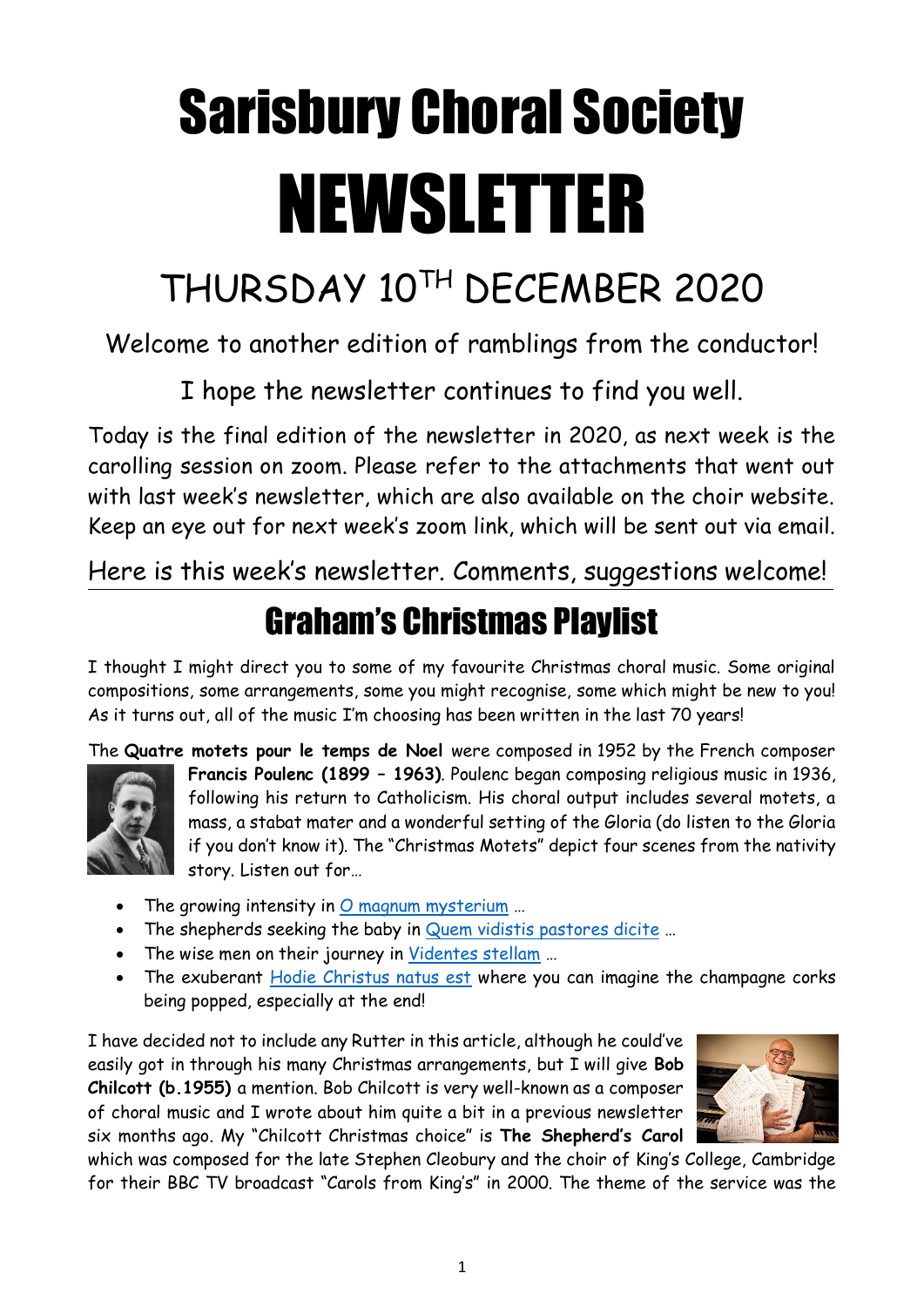shepherds as part of the Christmas story and the beautiful anonymous text of the piece was suggested by Dr. George Pattison who was Dean of King's at the time. [Click here to have a](https://www.youtube.com/watch?v=wQfBFIv68ms)  [listen.](https://www.youtube.com/watch?v=wQfBFIv68ms)



From Bob Chilcott to another English contemporary composer. **Jonathan Dove (b.1959)** was born in London and studied Music at Cambridge. Jonathan Dove is best known for his compositions for choirs and operas and was awarded a CBE in the 2019 Birthday Honours for services to music. I'd like to point you in the direction of two Christmas works that he has composed.

**"The Star-song"** was commissioned by Plymouth Congregational Church, Minneapolis, Minnesota, USA in celebration of their organist and choirmaster being in post for 40 years. The text is a poem by Robert Herrick (1591 – 1674).

**"Run, shepherds, run!"** was composed for the 2001 Spitalfields Festival run by Spitalfields Music, which is a creative charity based in East London. The text this time is a poem called "The Angel's Song" by William Drummond of Hawthornden (1585 – 1649). This is a Christmas anthem with audience participation, which gets quite complex as the audience part turns into two parts, then four parts. As Jonathan Dove says in the preface of the score: *"The four-part division presents the audience with quite a challenge: it may result in a degree of happy chaos, but this is all part of the fun".*

Alas, YouTube does not have either work by Jonathan Dove, so instead, I will point you in the direction of this excellent recording by the choir of Wells Cathedral, where you can hear both works: [Dove: Choral Music CD and MP3](https://www.hyperion-records.co.uk/dc.asp?dc=D_CDA67768) (Going off Christmas for a moment, I also highly recommend the Missa Brevis on this recording, which was commissioned for the Cathedral Organists' Association conference in May 2009 at Wells. It was first performed by Wells Cathedral choir and after the first performance, 25 Cathedral organists signed up at the conference to perform the new work, with many others following soon afterwards).

From Jonathan Dove to another English contemporary composer! **Philip Stopford (b.1977)** began his musical life as a chorister at Westminster Abbey and was organ scholar at Truro Cathedral. He studied Music at Oxford and was organ scholar at Keble College. After graduating, Philip Stopford was organ scholar at Canterbury Cathedral, then Assistant



Organist at Chester Cathedral, before becoming Director of Music at St. Anne's Cathedral, Belfast from 2002 until 2010, when he worked as a freelance composer and conductor before moving to the USA to be Director of Music at Christ Church, Bronxville, New York.

Have a listen to his Lully, Lulla, Lullay, a setting of the Coventry Carol which he composed in 2008. The music is very different from the Coventry Carol that you may know, but incredibly simple and effective. Here are Voces8 to convince you that this version works! VOCES8: Lully, Lulla, Lullay - [Philip Stopford -](https://www.youtube.com/watch?v=-7qYeZcOioI) YouTube

I haven't been to a carol service at Winchester Cathedral since (I think) 2016, mainly because



I've been on duty for carol services at Portsmouth Cathedral for the last couple of years. But when I did manage it, I always looked forward to hearing **God is with us** by **John Tavener (1944 – 2013)**. Composed in 1987, the text of this work is an adaptation of part of the service of compline as celebrated on Christmas Eve in the